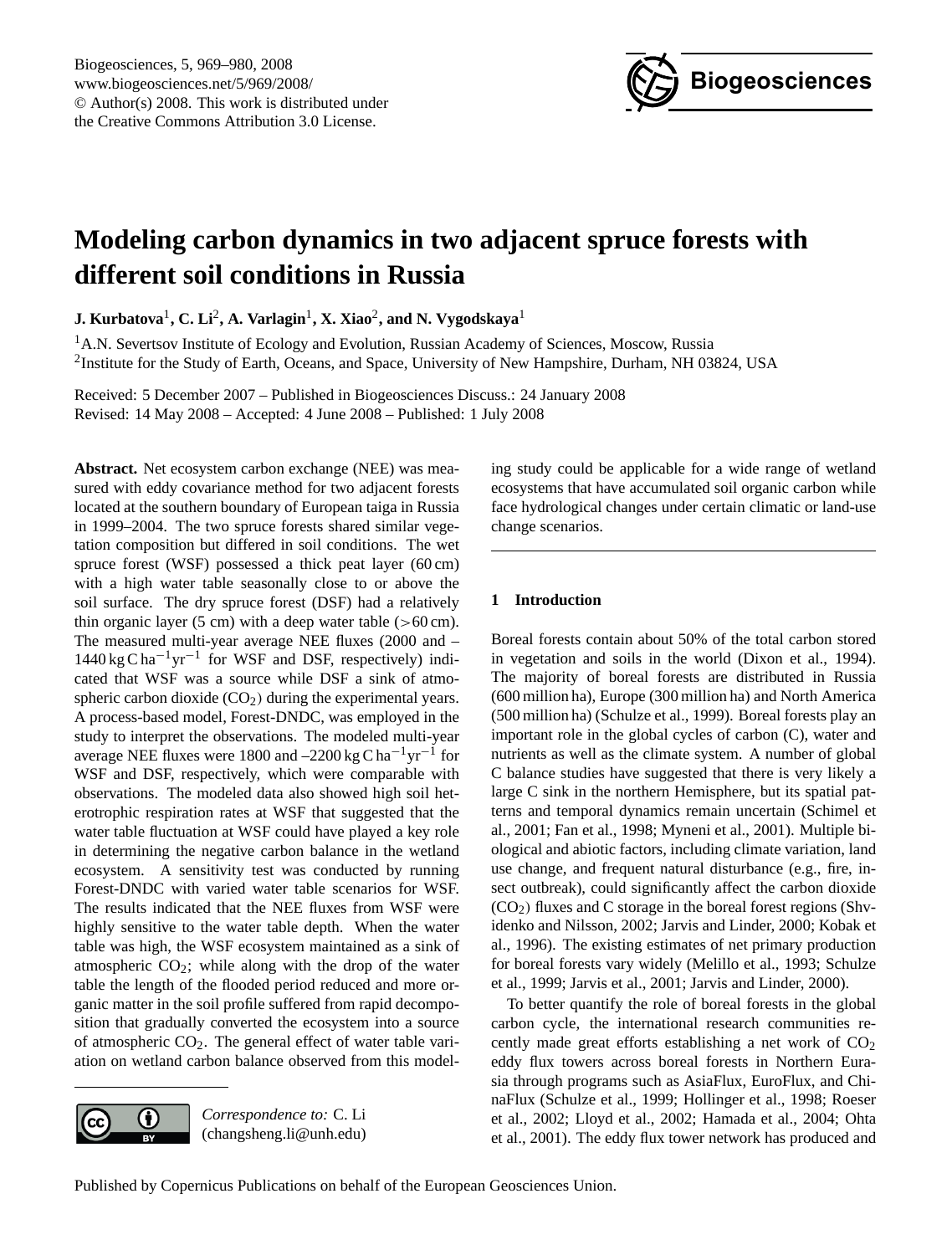

will continuously produce rich data sets of net ecosystem exchange of  $CO<sub>2</sub>$  (NEE) between forests and the atmosphere at the tower sites. NEE is defined as the difference between gross primary production (GPP) and ecosystem respiration  $(R_e)$  consisting of the plant autotrophic respiration and the soil microbial heterotrophic respiration. The analyses with the observed NEE flux data have been conducted and demonstrated interesting but complex patterns on the seasonal dynamics and inter-annual variations of the NEE fluxes (Falge et al., 2002).

Carbon dynamics represented by the observed NEE fluxes for the forest ecosystems is regulated by a series of primary drivers including climate, soil, hydrology, vegetation, and management practices. Any single change in the primary drivers could simultaneously alter several of the forest environmental factors such as radiation, temperature, soil moisture, soil redox potential, and nutrient substrates dynamics; and the altered environmental factors could collectively and simultaneously affect the plant photosynthesis and/or the ecosystem respiration (Li, 2007). Sometimes, the interactions between the changes in primary drivers and the forest responses are so complex that it is hard to reveal the mechanisms that controlling the forest C dynamics solely relying on the observed NEE fluxes. Process-based models have been developed to meet the gap. During the past decade a number of models were developed by integrating the fundamental processes that govern the forest growth, litter incorporation, and soil organic matter (SOM) turnover. Driven by climate, forest type, soil properties, management practices and other relevant input parameters, the models can simulate forest production as well as C and N cycles in the ecosystems. Among the modeling efforts, the Forest-DNDC model developed by Li and his colleagues (Li et al., 2000) has been widely tested for greenhouse gas studies (Butterbach-Bahl et al., 2004; Kiese et al., 2004; Cui et al., 2005; Kesik et al., 2005; Miehle et al., 2006). In this study, we applied Forest-DNDC for understanding the NEE fluxes observed at two adjacent forest ecosystems located at the southern boundary of European taiga in Russia. The two forests shared similar composition though differing in soil and hydrological conditions. The multi-year observation data indicated that one of the forests was continuously a sink of atmospheric  $CO<sub>2</sub>$ while the other a source. By tracking the various C fluxes in the two forest stands with the modeling tool, we tried explaining why the two forests functioned differently regarding their contributions to atmospheric C.

#### **2 Description of study sites**

Net ecosystem exchange of carbon (NEE) was measured with eddy covariance technique at two adjacent forested sites in the Central Forest Biosphere Reserve ( $56°27'N$ ,  $32°55'E$ ) at Fyodorovskoe in Tver, Russia from 1999-2004 (Fig. 1). The reserve was established in 1931 possessing an area of 24 447 ha with an elevation of 230–270 m. The forests have been being reserved without any commercial disturbance since the 1960s. The territory of the reserve is far from any industrial or residential areas with little air pollution affecting the forest growth. The two measured sites, the wet and dry spruce forests, are located about 2 km apart from each other. The sites have similar climatic conditions with average annual temperature 3.9◦C and precipitation 711 mm for the 1990s (Milyukova et al., 2002).

The wet spruce forest (WSF) site is an old (150 years) spruce forest with spruce (*Picea abies,* 86%) and birch (*Betula pubescens,* 14%). The undergrowth is dominated by *Vaccinium spp*. and *Sphaghum spp*. Above-ground woody biomass is approximately 53 tC ha−<sup>1</sup> (Milyukova et al., 2002). The measurement tower is located on a flat surface with homogenous vegetation cover. The stand has a 60 cm Sphagnum peat layer with the tree roots throughout the whole profile. The soil C content in the peat layer is about 197 ton C ha−<sup>1</sup> (Vygodskaya et al., 2002). The forest is characterized by poor soil aeration, low pH (3.5–3.8) and low nitrogen content  $(0.5-9.9 \text{ kg ha}^{-1})$ . The water table is seasonally close to or above the soil surface. The water table usually reaches the soil surface in spring. The dry spruce forest (DSF) site is an old (80–150 years) spruce forest with *Picea abies* (53%), *Betula pubescens* (5%), *Populus tremula* (6%), *Ulmus glabra* (6.4%), *Acer platanoides* (18%) and others growing on a well-drained slope. The organic layer is less than 5 cm. The water table is usually at a depth of 1.5 m (Vygodskaya et al., 2004a;Vygodskaya et al., 2004b).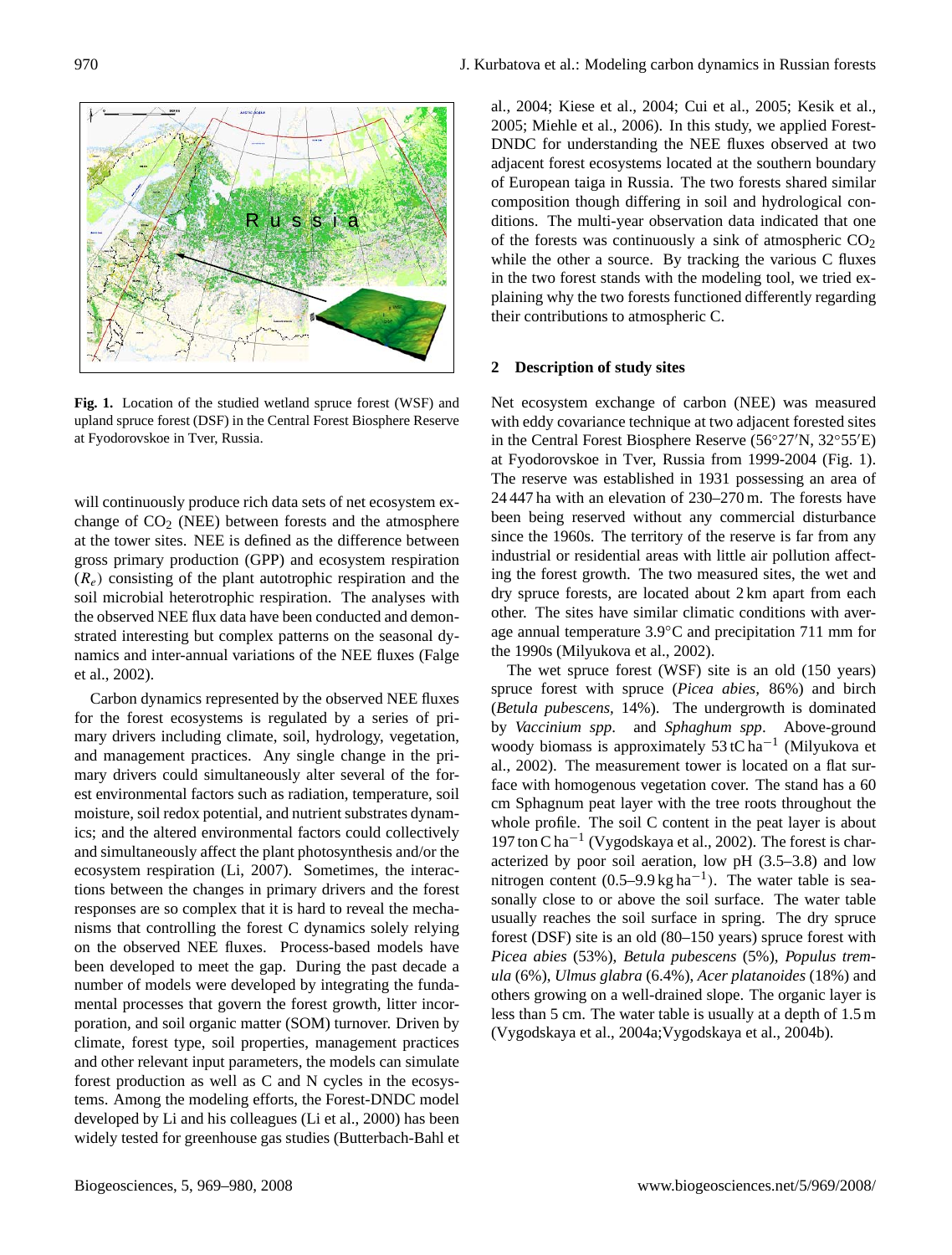### **3 Measurement of NEE fluxes**

The eddy covariance system employed at the experimental sites was similar to that used in the Euroflux project (Aubinet et al., 2000). Briefly, a three-axis sonic anemometer with an omni directional head (Solent R3, Gill Instruments, Lymington, UK) was installed in 29 m and 44 m heights atop metal tower at WSF and DSF respectively. The instrument provides high frequency measurements (20 Hz) of the wind speed and the air temperature. For measurements of  $CO<sub>2</sub>$  and water vapor concentration, air was drawn from an inlet atop of the tower through a 1/4" inner diameter BEV-A-LINE tubing to a closed-path infrared gas analyzer (IRGA; LI-COR 6262, Lincoln, NE USA) located close to the bottom of the tower in an insulated wooden shelter. The suction pump was placed in front of the analyzer gas-inlet to ensure the air to be pushed through the instrument with a flow rate of approximately 6 L min−<sup>1</sup> . A pressure transducer (PTP101B, Vaisala, Helsinki, Finland) in the reference cell provided the necessary information to correct the measurements for variations associated with pressure fluctuations induced by the pump. The analyzer was run in absolute mode with  $CO<sub>2</sub>$  and waterfree air circulating in the reference cell, using a combination of magnesium perchlorate and soda-lime. Calibration of the instrument was checked regularly once a week using air of known  $CO<sub>2</sub>$  (pressure bottle) and  $H<sub>2</sub>O$  (dew-point generator, LI 610, LI-COR, Lincoln, NE USA) concentrations. Output from the sonic anemometer and infrared gas analyzer were read at 20Hz through RS-232 ports and stored into computers for subsequent analysis.

Ambient CO<sub>2</sub> concentrations at heights of 0.20, 1.0, 2.0, 5.0, 11.0, 15.6, 25.0, 27.6 m and 0.25, 1.0, 2.0, 5.80, 22.60, 33.40, 42.8 m at the WSF and DSF, respectively, were recorded with a system consisting of a LiCor nondispersive infrared gas analyzer (Li-Cor 6251, LI-COR, Lincoln, NE USA), pump (KNF, Neurberger, Germany), switching manifold, BEV-A-Line tubing and datalogger (Campbell, model CR23X). Air was drawn through the tubes at a rate of 7 L min<sup>-1</sup>, with each height being samples for 2 min, with the reading taken at rate of 1 Hz over the last 10 s of sampling at each height and averaged before being stored.

The eddy towers was also equipped with instruments to measure environmental factors which have been used for the procedure of gap filling: incoming photosynthetic photon flux density (model LI-190SA, Lincoln, NE USA), humidity and temperature (model HMP35D, Vaisala, Helsinki, Finland), shortwave downward and upward radiation (CM14, Kipp and Zonen, Delft, Holland). Precipitation was collected on the height of 1 m above ground and was measured by a tipping bucket rain gauge (model 52202, R. M. Young Company, Traverse City, USA). Soil temperature was measured by platinum resistance thermometers (Geratherm, Geschwenden, Germany) at two profiles at depths of 5, 15, 50 and 100 cm and then averaged for every depth. All meteorological data were collected every 10 s, and 10 min averages or sums (precipitation only) were stored in the datalogger (Dl3000, Delta-T, Burwell, UK). For comparison with halfhourly eddy flux data, 30 min averages of the environmental data were subsequently calculated. The data of local weather station for precipitation were used during the period of disturbances of a tipping bucket rain gauge. The water table depth was measured by a ruler at the observation wells once a week.

The methods for gap filling procedure and estimating of average annual NEE have been described in detail by Van der Molen et al. (2007). The methods can be summarized as follows:

Eddy Covariance Data acquires and primary process with the software "Eddymeas" (Kolle and Rebmann, 2007). On the next stage the half-hourly data sets were processed using a standardized methodology described in Papale et al. (2006); Reichstein et al. (2005). The fluxes of  $CO<sub>2</sub>$  were corrected for within-canopy  $CO<sub>2</sub>$  storage, filtering for lowturbulence night conditions using a friction velocity threshold criterion, spikes are detected. During the period analyzed (1999–2004) the different quality tests discarded part of the measured NEE data, leading yearly data coverage of 39–47% for night time and 58–71% for day time datasets. For gapfilling procedure was performed Marginal Distribution Sampling (MDS) method (Reichstein et al., 2005; Moffat et al., 2007).

Eddy tower measurements were conducted at WSF and DSF for six years from 1999–2004. A complete dataset of daily NEE fluxes measured at the WSF site were achieved for the entire measurement time span. The multi-year average annual NEE flux for the WSF site was of about  $2000 \text{ kg C} \text{ ha}^{-1}$  per year (standard deviation of annual NEE was  $1031 \text{ kg C} \cdot \text{ha}^{-1}$ ). However, the observed data at the DSF site were not as complete as that at the WSF site due to the malfunctions of the instruments at DSF. The continuous measurements at DSF only covered a time periods: 7 October–21 November in 1999; 7 June–5 September in 2000; 18 June–7 July and 27 July–31 December in 2002; 1 January–15 May and 26 August–10 November in 2003; and 31 May–30 June and 28 July–20 September in 2004. Based on the limited measurements, an average annual NEE flux was estimated as  $-1440$  $-1440$  $-1440$  kg C/ha for DSF<sup>1</sup>. The observations indicated that the two adjacent forests, WSF and DSF, acted as a source and a sink, respectively, of atmospheric  $CO<sub>2</sub><sup>1</sup>$ . Water table depths were measured at WSF and DSF in 2004.

<span id="page-2-0"></span><sup>1</sup> van der Molen, M. K., Dolman, A. J., Marchesini, L. B., Ciais, P., Corradi, C., Heimann, M., Kuwada, T., Kononov, A.V., Kurbatova, J., Maximov, T., Moors, E., Nakai, T., Schulze, E., Shibistova, O., Ohta, T., Valentini, R., Varlagin, A., Viovy, N., Vygodskaya, N., Zimov, S.: The carbon balance of the Boreal Eurasia consolidated with eddy covariance observations, Global Change Biol., submitted, 2007.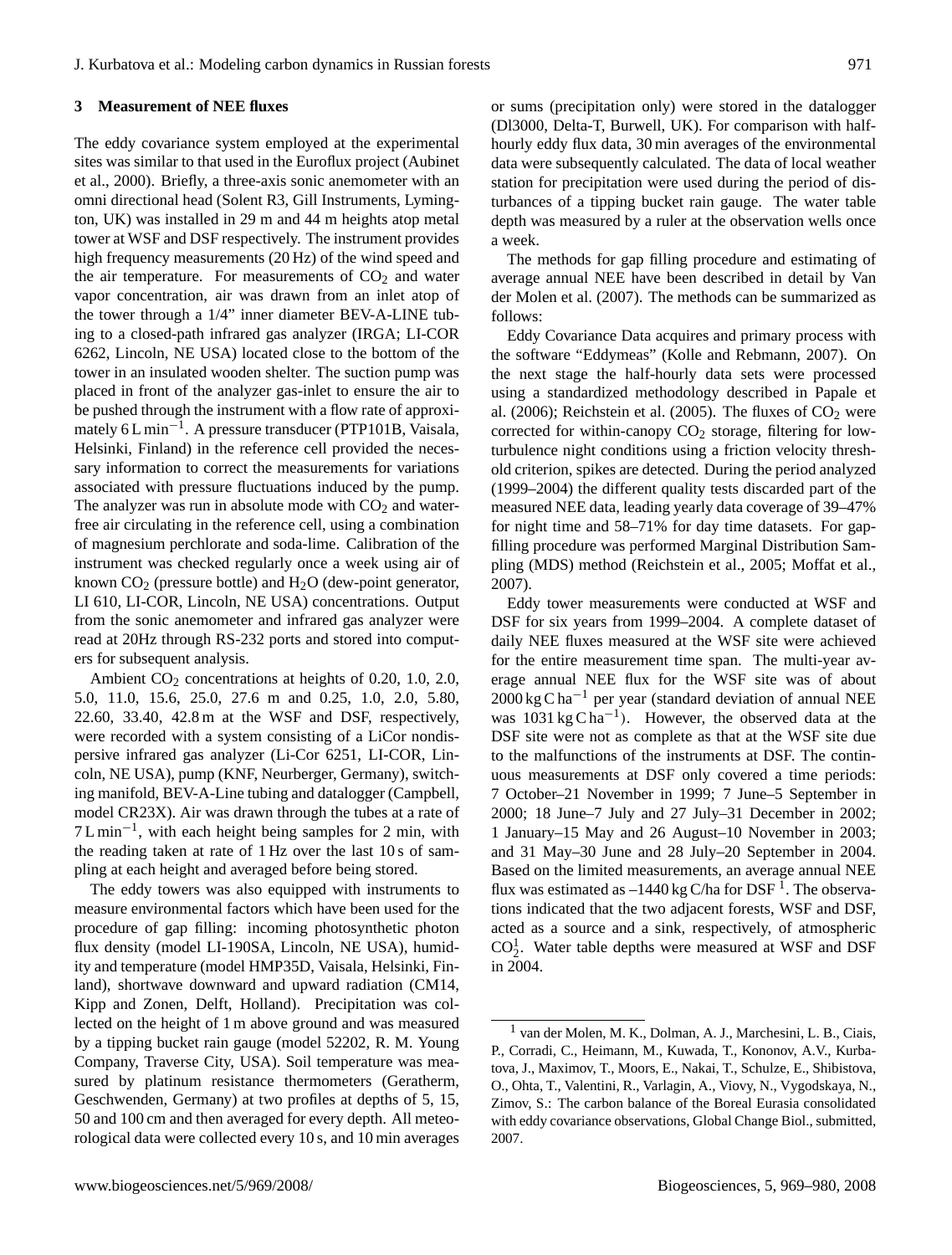

**Fig. 2.** Structure of the Forest-DNDC model.

## **4 Validations of Forest-DNDC**

Forest-DNDC is a generic forest biogeochemical model. The model was developed by integrating two existing models, an upland forest model PnET-N-DNDC (Li et al., 2000; Stange et al., 2000) and a wetland forest model Wetland-DNDC (Zhang et al., 2002; Li et al., 2004; Cui et al., 2005). Equipped with the upland and wetland features from the parent models, Forest-DNDC is capable of simulating both aerobic and anaerobic processes at landscape scale. Forest-DNDC consists of two components. The first component consisting of the soil climate, plant growth and decomposition sub-models converts the primary drivers (e.g., climate, soil properties, vegetation and anthropogenic activity) to soil environmental factors (e.g., temperature, moisture, pH, Eh and substrate concentration gradients); and the second component consisting of the nitrification, denitrification and fermentation sub-models predicts transformations of C and N driven by the soil environmental factors (Fig. 2). The six interacting sub-models form a computable framework to simulate the forest growth and soil biogeochemical processes including SOM turnover and emissions of  $CO<sub>2</sub>$ , nitrous oxide (N<sub>2</sub>O), nitric oxide (NO), dinitrogen (N<sub>2</sub>) and methane  $(CH<sub>4</sub>)$ . The modeled NEE flux is the net sum of the simulated photosynthesis (i.e., gross primary production), plant autotrophic respiration and soil microbial heterotrophic respiration. Forest-DNDC possesses a one-dimension hydrological routine to track the vertical movement of water in the soil profile. The soil water flow and moisture are modeled based on precipitation, evapotranspiration and soil texture (Zhang et al., 2002). If the simulated ecosystem is a wetland forest, the model will require daily ground water table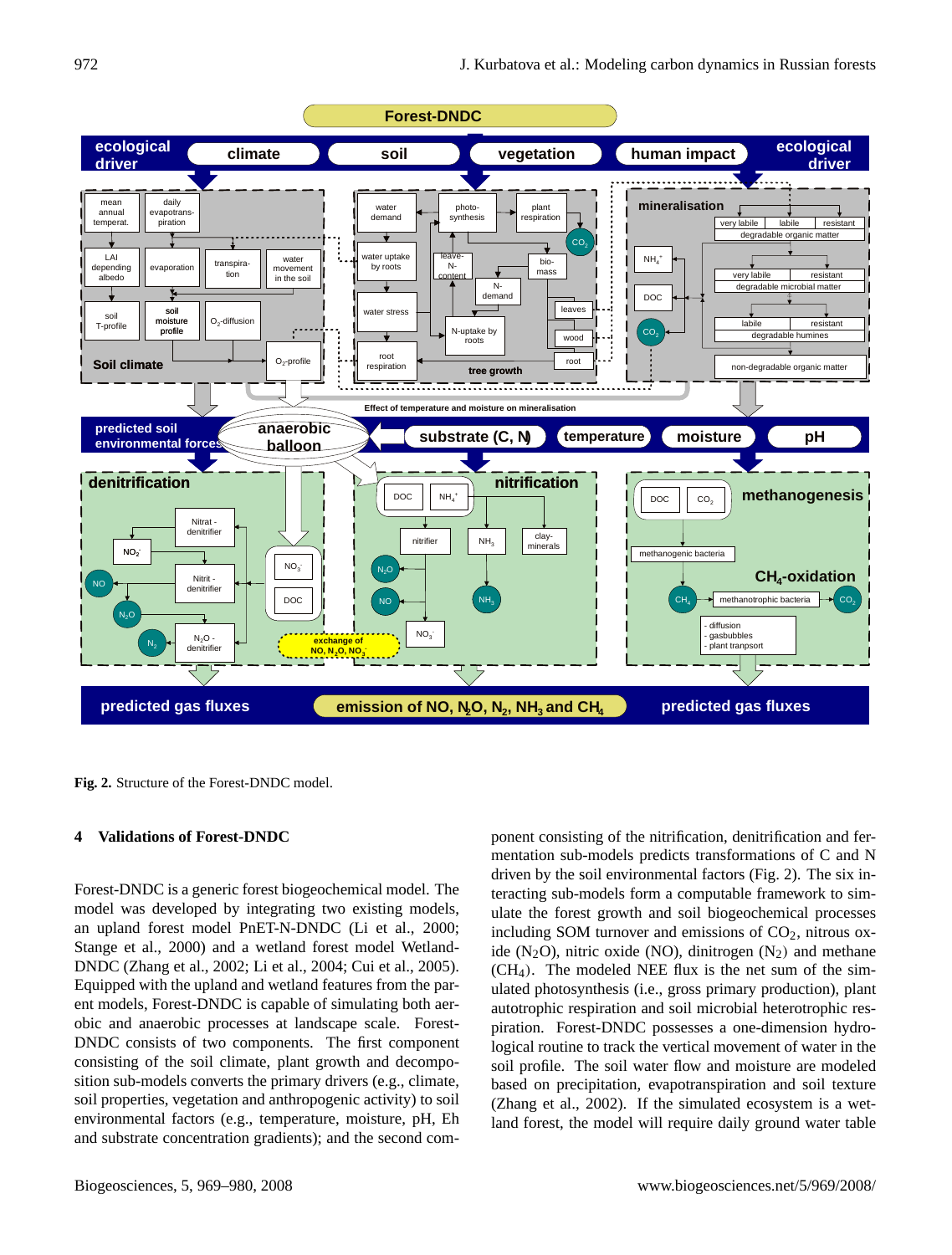

**Fig. 3.** Comparison between observed and Forest-DNDC modeled NEE fluxes for a upland spruce forest in Tharandt, Germany **(a)**, a upland spruce forest in Griffin-Aberfeldy, the UK **(b)**, a upland slash pine **(c)** and a wetland cypress **(d)** in Gainesville in Florida, the US. All the tested forest were sinks of atmospheric  $CO<sub>2</sub>$  although the wetland cypress at Gainesville sequestered the least C.

depth (WT) as an input parameter to define the saturated and unsaturated zones in the modeled soil profile. The input WT data can be obtained from one of three optional sources including (1) field-observed WT, (2) predicted WT with empirical parameters developed with historical WT data, and (3) predicted WT with spatial distribution hydrological models based on the watershed information (e.g., topography, climate, soil and vegetation). An interface has been built in Forest-DNDC to allow users to select one of the options to define the WT fluctuation.

To test the applicability of Forest-DNDC for upland and wetland forests, we applied the model for four forest ecosystems in Europe and the US. The tested forests included an upland spruce plantation in Tharandt, Germany, an upland spruce forest in Griffin-Aberfeldy, the UK, a upland slash pine in Florida, the US, and a wetland cypress in Florida, the US. The measured NEE flux data were obtained from Christian Bernhofer for the Tharandt site, John Moncrieff for the Griffin-Aberfeldy site, and Clark et al. (1999 and 2004) for the Gainesville sites. The European data were accessible in the CarboeuropeIP database at [http://gaia.agraria.unitus.it/](http://gaia.agraria.unitus.it/database) [database](http://gaia.agraria.unitus.it/database) (Papale et al., 2006 and Moffat et al., 2007). The two European stands were spruce plantations with relatively young ages (20–50 years old). The measured NEE fluxes indicated that the forests were sinks of atmospheric  $CO<sub>2</sub>$  on an annual basis (Fig. 3a and b). The two American forests were located within a same watershed near Gainesville, Alachua County in north central Florida. The watershed consisted of wetland pond cypress swamps and upland slash pine stands. NEE fluxes were measured with eddy covariance method in the two stands in 1996. The measured NEE data suggested that the cypress wetland had highly contrasting daytime and nighttime carbon flux patterns in comparison with the adjacent upland slash pine stand. On an annual basis, the wetland forest accumulated much less carbon than the upland pine mainly due to the lower photosynthesis rates and higher respiration rates at the wetland stand (Clark et al., 1999, 2004; Sun et al., 2006). The characteristics of the four stands are listed in Table 2. Forest-DNDC was applied for the four forest stands with the local climate, soil and vegetation conditions. One-year NEE fluxes measured in the four forest stands were utilized for the validation tests. Forest-DNDC simulated daily photosynthesis, plant autotrophic respiration and soil heterotrophic respiration, and further converted the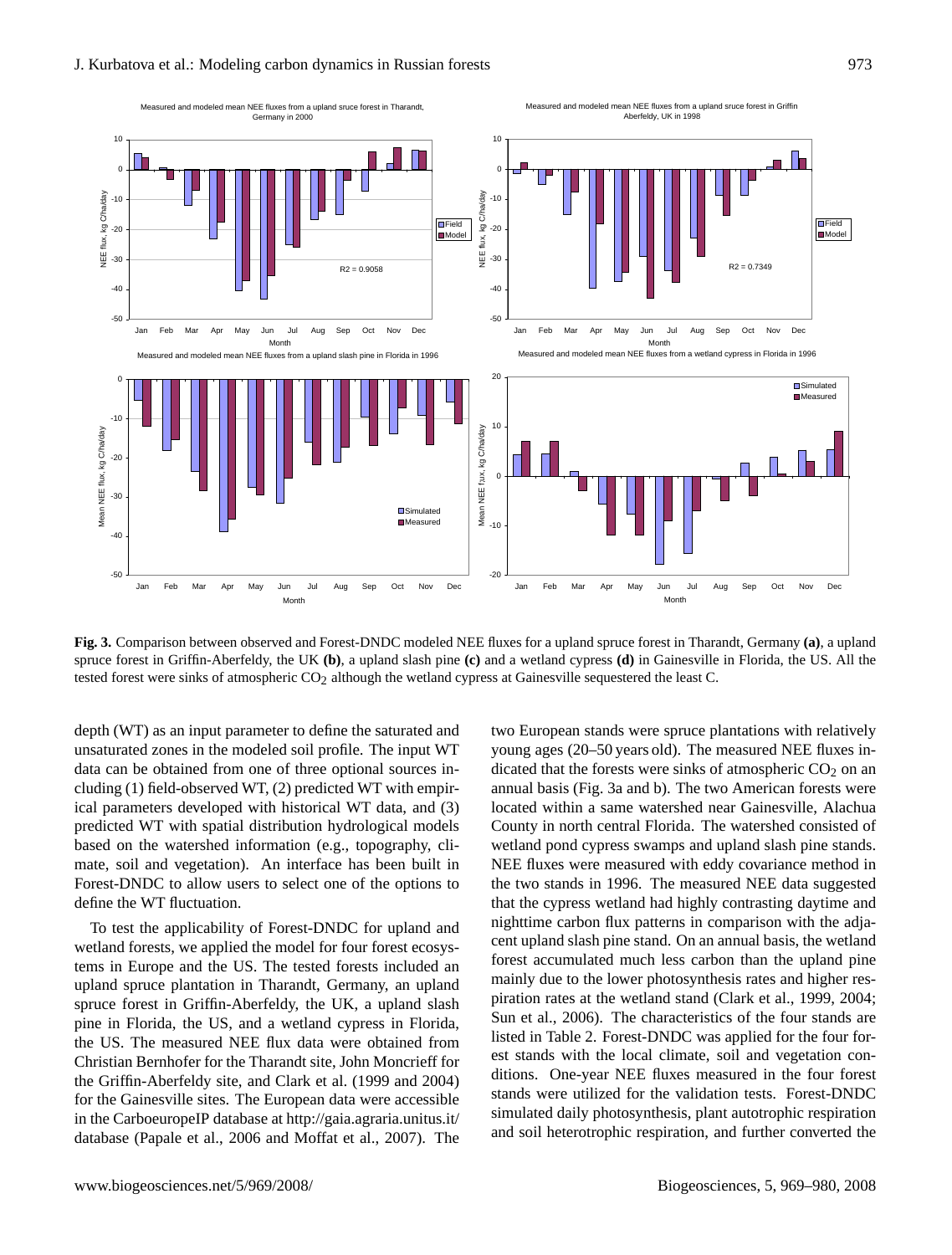| Parameter          | Definition                                                       | Spruce       | <b>Birch</b>   | Slash<br>pine | Cypress        |
|--------------------|------------------------------------------------------------------|--------------|----------------|---------------|----------------|
| LeafGeo            | Leaf geometry index                                              | $\mathbf{1}$ | $\overline{2}$ | $\mathbf{1}$  | $\mathbf{1}$   |
| AmaxA              | Coefficient for Amax calculation, n mole $CO2/g/s$               | 9.3          | $-46$          | 12            | 0.1            |
| AmaxB              | Coefficient for Amax calculation, slope                          | 21.5         | 71.9           | 25            | 18             |
| HalfSat            | Half saturation light intensity, u mole/m2/s                     | 200          | 200            | 200           | 200            |
| k                  | Light attenuation constant                                       | 0.5          | 0.58           | 0.5           | 0.5            |
| PsnTMin            | Minimum daytime temperature for Dtemp calculation, degree C      | $-4.0$       | 4.0            | 15.0          | $\overline{2}$ |
| PsnTOpt            | Optimum daytime temperature for Dtemp calculation, degree C      | 24.0         | 24.0           | 24.0          | 24.0           |
| PsnTMax            | Maximum daytime temperature for Dtemp calculation, degree C      | 45.0         | 45.0           | 45.0          | 45.0           |
| DVPD1              | Coefficient A for DVPD as a function of VPD                      | 0.05         | 0.05           | 0.05          | 0.05           |
| DVPD <sub>2</sub>  | Coefficient B for DVPD as a function of VPD                      | 2.0          | 2.0            | 2.0           | 2.0            |
| RespQ10            | Effect of temperature on respiration                             | 2.0          | 2.0            | 2.0           | 2.0            |
| RootMRespFrc       | Ratio of fine root maintenance respiration to biomass production | 1.0          | 1.0            | 1.0           | 0.99           |
| WoodMRFrc          | Wood maintenance respiration as a fraction of gross Psn          | 0.07         | 0.07           | 1.0           | 0.1            |
| GRespFrac          | Growth respiration as fraction of allocation                     | 0.25         | 0.25           | 0.25          | 0.17           |
| FolReten           | Leaf retening time, years                                        | 4.0          | 1.0            | 1.5           | $\mathbf{1}$   |
| <b>SLWmax</b>      | Maximum specific leaf weight, g dry matter/m2 leaf               | 170          | 100            | 280           | 200            |
| <b>GDDFolStart</b> | GDD for leaf to start growth                                     | 250          | 100            | 100           | 600            |
| GDDFolEnd          | GDD to complete foliage production, degree C                     | 1100         | 900            | 900           | 1900           |
| <b>SenescStart</b> | Julian day to start leaf senescence                              | 270          | 260            | 250           | 280            |
| FolNCon            | Leaf N concentration by weight                                   | 1.2          | 2.2            | 1.3           | 1.3            |
| FolNRetrans        | Fraction of leaf N retranslocated                                | 0.5          | 0.5            | 0.5           | 0.5            |
| <b>FOICNR</b>      | Leaf C/N ratio                                                   | 37.0         | 21.0           | 35.0          | 35.0           |
| BaseFolRespFrac    | Dark respiration as fraction of Amax                             | 0.075        | 0.1            | 0.075         | 0.45           |
| AmaxFrac           | Daily Amax as fraction of instantaneous Amax                     | 0.76         | 0.76           | 0.76          | 0.75           |
| PsnTOpt            | Optimum temperature for photosynthesis, degree C                 | 24.0         | 24.0           | 24.0          | 24.0           |
| PlantCReserveFrac  | Fraction of available C for plant reserve                        | 0.75         | 0.75           | 0.75          | 0.75           |
| <b>WoodCNR</b>     | Wood C/N ratio                                                   | 200          | 180            | 200           | 200            |
| <b>WUEConst</b>    | Water use efficiency constant                                    | 13.9         | 13.9           | 13.9          | 13.9           |
| SLWdel             | Specific leaf weight, g dry matter/(m2 leaf * g foliage mass)    | $0.0\,$      | 0.2            | 0.0           | $0.0\,$        |
| FolRelGrowMax      | Maximum leaf growth rate, %/yr                                   | 0.3          | 0.95           | 0.3           | 0.3            |
| MinWoodFolRatio    | Minimum wood/leaf ratio                                          | 1.25         | 1.4            | 1.25          | 1.25           |
| GDDWoodStart       | GDD for wood to start growth                                     | 250          | 100            | 900           | 780            |
| GDDWoodEnd         | GDD for wood to end growth                                       | 1400         | 900            | 1600          | 1730           |

**Table 1.** Physiological and phenology parameters for spruce, birch, slash pine and cypress forests adopted in Forest-DNDC.

C fluxes to daily NEE fluxes for the modeled forest ecosystems. The physiological and phenology parameters of the simulated forests were adopted from Aber et al. (Aber and Federer, 1992) with minor modifications. All the forest parameters utilized in Forest-DNDC for the study are listed in Table 1.

The modeled patterns and magnitudes of NEE fluxes were basically in agreement with observations for all the four stands. On an annual basis, the measured NEE fluxes were 5830, 5011, 7400 and 840 kg C/ha, and the modeled NEE fluxes were 5470, 3570, 6720 and 650 kg C/ha for the spruce in Griffin-Aberfeldy, the spruce in Tharandt, the slash pine in Grainesville and the cypress in Grainesville, respectively (Table 2). Monthly mean NEE fluxes were calculated and are shown in Fig. 3 to demonstrate the seasonality of the measured and modeled NEE fluxes. Both the measured and modeled results showed that C sequestration rate of the wetland forest in Florida was significantly lower than that of the three upland forests. The correlations between the measured and modeled monthly mean NEE fluxes were expressed with the R-squared values as 0.91, 0.73, 0.73 and 0.57 for Tharandt, Griffin-Aberfeldy, upland Grainesville and wetland Grainesville, respectively. Except the above-described four cases tested in this study, more validation tests have been conducted for Forest-DNDC by a number of researchers worldwide (e.g., Miehle et al., 2006; Sun et al., 2006; Kesik et al., 2005; Kiese et al., 2004; Butterbach-Bahl et al., 2004; Zhang et al., 2002; Stange et al., 2000). The validation results suggested that Forest-DNDC was applicable for C balance studies across a wide range of forest ecosystems. In the study we applied Forest-DNDC to interpret the observed NEE fluxes from two adjacent forests with similar climate and forest structure but differing in soil conditions in Russia.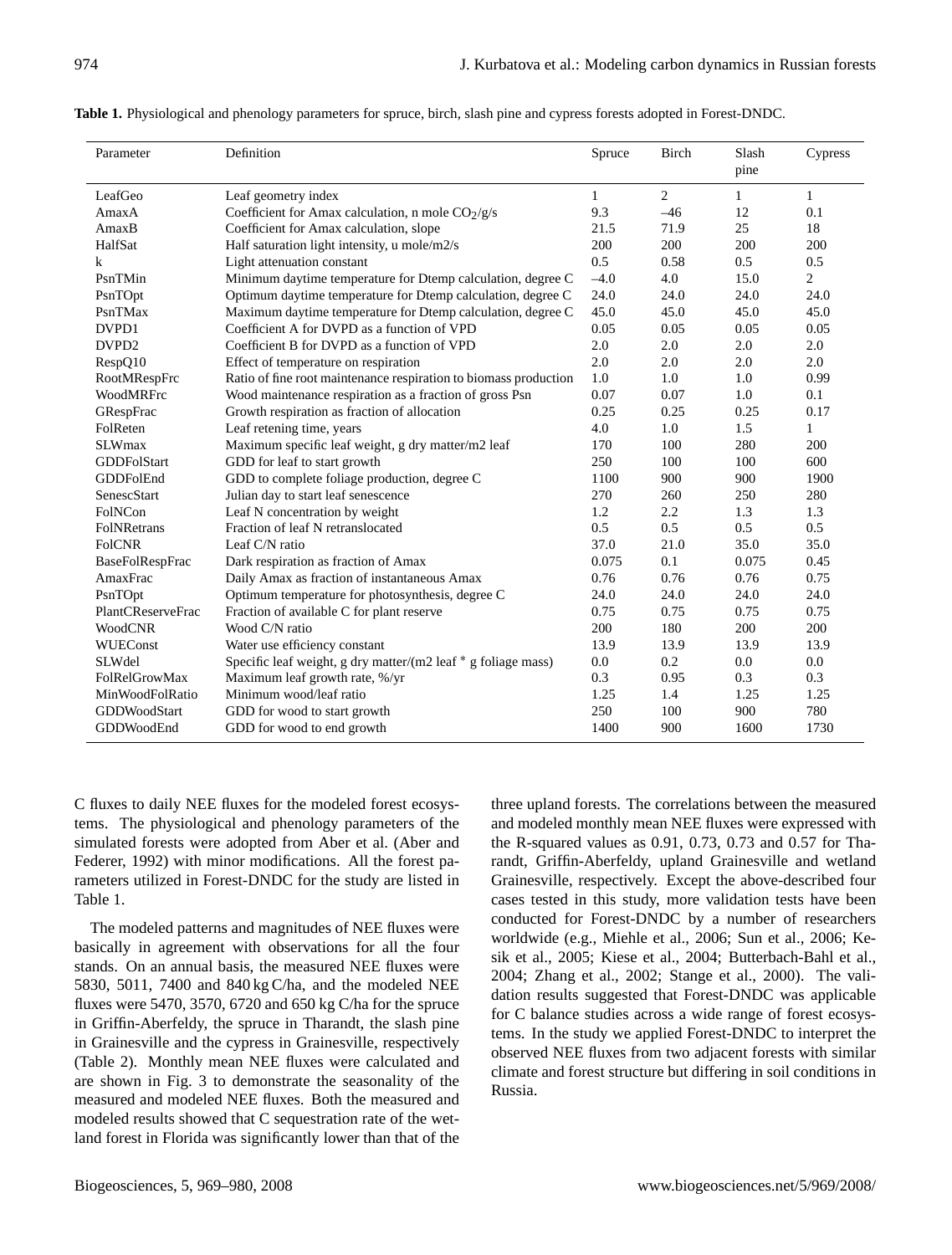| Stand                                                 | Griffin-Aberfeldy,UK  | Gainesville, Florida, USA<br>Tharandt, Germany |                  | Gainesville, Florida, USA |  |
|-------------------------------------------------------|-----------------------|------------------------------------------------|------------------|---------------------------|--|
| Latitude                                              | $56.6^\circ$ N        | $51^{\circ}$ N<br>$29.6^\circ$ N               |                  | $29.6^\circ$ N            |  |
| Year                                                  | 1998                  | 2000                                           | 1996             | 1996                      |  |
| Age, yrs                                              | 20                    | 50                                             | 140              | 140                       |  |
| Dominant species                                      | Spruce plantation     | Spruce plantation                              | Slash pine       | <b>Cypress</b>            |  |
| Soil                                                  | Sandy clay loam, acid | Loam, acid                                     | Sandy loam, acid | Sandy loam, acid          |  |
| Land type                                             | Upland                | Upland                                         | Upland           | Wetland                   |  |
| Observed annual NEE,                                  | 5830                  | 5011                                           | 7400             | 840                       |  |
| $kgC$ ha <sup>-1</sup> yr <sup>-1</sup>               |                       |                                                |                  |                           |  |
| Modeled<br>NEE.<br>annual                             | 5470                  | 3570                                           | 6720             | 650                       |  |
| $\text{kg}\text{C}$ ha <sup>-1</sup> yr <sup>-1</sup> |                       |                                                |                  |                           |  |

Table 2. Characteristics of four forest stands used for validation of Forest-DNDC<sup>\*</sup>.

<sup>∗</sup> Measured NEE flux data from Papale et al., 2006 and Moffat et al., 2007 through the CarboeuropeIP database at [http://gaia.agraria.unitus.](http://gaia.agraria.unitus.it/database) [it/database,](http://gaia.agraria.unitus.it/database) Christian Bernho fer for Tharandt, John Moncrieff for Griffin-Aberfeldy, and Clark et al. for Gainesville sites.

#### 4.1 Forest-DNDC application for the Russian forests

Long-term NEE measurements were conducted at the two Russian forests, WSF and DSF, at Fyodorovskoe from 1999- 2004. Van der Molen and his colleagues have thoroughly analyzed the measured data and concluded that the two adjacent forests differed in C sequestration with WSF as a source and DSF as a sink of atmospheric  $CO<sub>2</sub>$  (van der Molen et al., 2007). In this study, Forest-DNDC was utilized to interpret the difference. For the model simulations, the WSF forest was set to be a 150 years old spruce forest with a 50 years old birch as the under-story; and the DSF forest was constructed with a 100 years old spruce as the upper-story with a 10 years old birch as the under-story. The WSF site had a 60-cm organic layer containing about 200 tons C/ha, and the DSF site a 5-cm organic layer containing 25 tons C/ha. Based on the field observations, we set DSF as an upland forest with the WT depth below the modeled soil depth; while we set WSF as a wetland forest with the WT depth seasonally close to the ground surface. The daily WT depth data at WSF for the period from 1999–2004 were calculated based on the WT data measured in 2004 in conjunction with the daily climate data for the six yeas. As mentioned earlier in the paper, a group of hydrological parameters have been embedded in Forest-DNDC to empirically predict the daily WT dynamics based on historical WT data. The values of the six parameters, namely initial WT depth, lowest WT depth ceasing surface outflow, lowest WT depth ceasing ground outflow, fraction of precipitation for surface inflow, intensity of surface outflow and intensity of ground outflow, can be empirically determined with a fitting-tuning method based on observed WT depth data for a specific site (Zhang et al., 2002). In this study, the WT data measured at WSF in 2004 were used to determine the parameter values. With the approach, the six parameters were endowed with the specific values as –16 cm, –15 cm, –60 cm, 15, 0.9 and 0.05, respec-



**Fig. 4.** Comparison of the hydrological parameters-induced water table (WT) dynamics with observed WT depth data for WSF in 2004.

tively. Equipped with the hydrological parameters, daily WT depths were calculated for the years from 1999-2004 driven by their daily climate data. Figure 4 shows the hydrological parameters-generated WT dynamics in comparison with the observed WT data for 2004. Table 3 contains the calculated WT data in comparison with the temperature and precipitation data for 1999–2004.

Driven by the actual climate, forest and soil data as well as the empirically produced WT data, Forest-DNDC simulated daily fluxes of photosynthesis, plant autotrophic respiration, soil heterotrophic respiration and NEE for WSF and DSF from 1999-2004. The modeled daily fluxes were further converted to monthly and annual fluxes for comparisons with observations. Figure 5 shows the measured and modeled monthly and annual NEE fluxes for WSF from 1999–2004. The comparison indicated that (1) the patterns and magnitudes of the modeled monthly and annually NEE fluxes were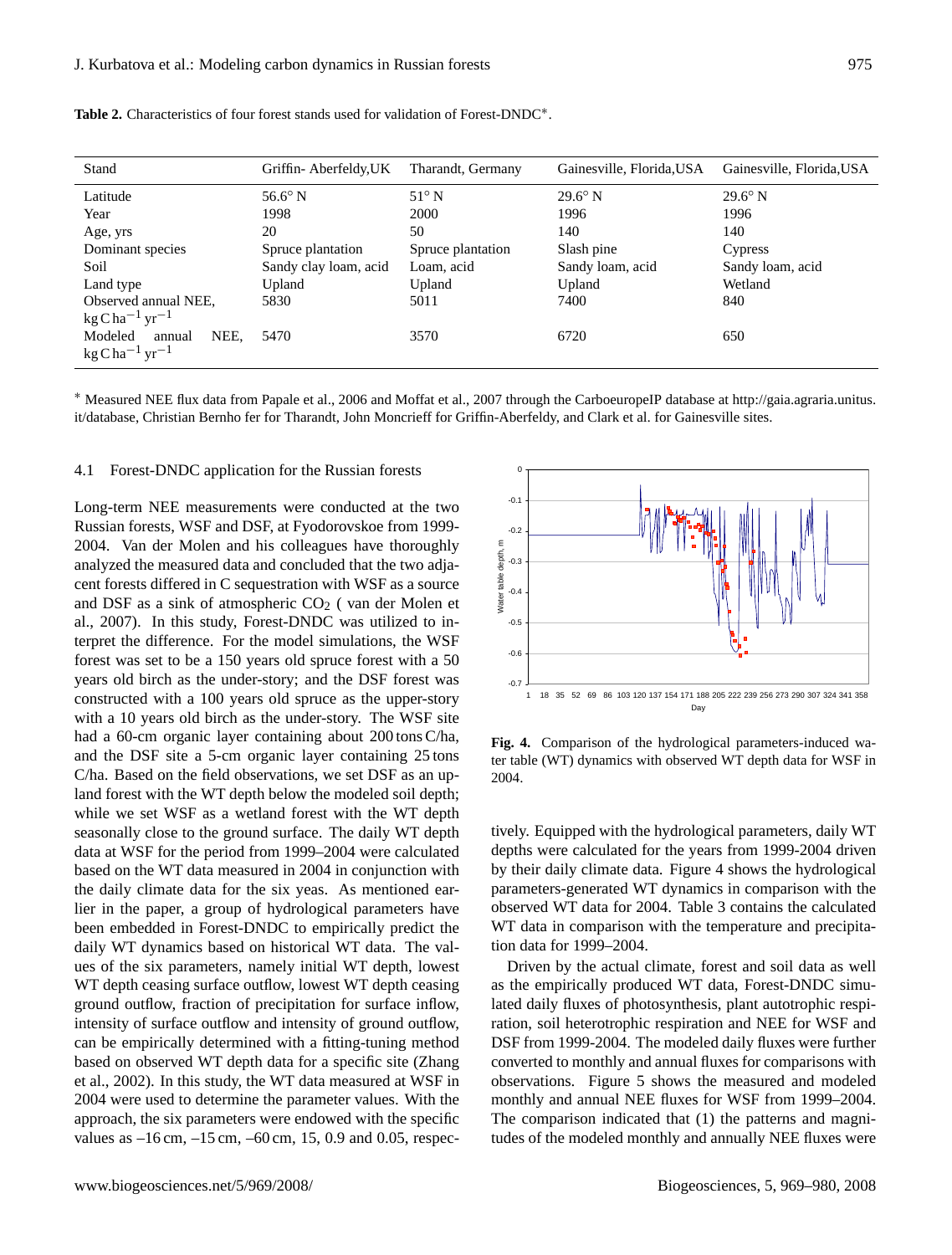|            | Jan     | Feb     | Mar     | Apr     | May     | Jun     | Jul     | Aug     | Sep     | Oct     | <b>Nov</b> | Dec     |
|------------|---------|---------|---------|---------|---------|---------|---------|---------|---------|---------|------------|---------|
| $T_{1999}$ | $-6.0$  | $-9.7$  | $-0.8$  | 9.2     | 7.9     | 20.9    | 20.3    | 15.0    | 11.5    | 5.0     | $-3.7$     | $-2.9$  |
| $T_{2000}$ | $-7.2$  | $-3.5$  | $-1.7$  | 9.4     | 10.1    | 14.2    | 16.8    | 15.2    | 9.2     | 6.8     | 0.5        | $-3.1$  |
| $T_{2001}$ | $-4.8$  | $-8.4$  | $-3.2$  | 9.3     | 10.4    | 14.9    | 21.5    | 15.6    | 10.8    | 5.1     | $-2.4$     | $-12.0$ |
| $T_{2002}$ | $-5.9$  | $-2.3$  | 0.8     | 6.7     | 12.4    | 15.3    | 20.7    | 17.2    | 10.3    | 0.9     | $-2.5$     | $-12.0$ |
| $T_{2003}$ | $-8.3$  | $-8.6$  | $-2.3$  | 3.1     | 13.1    | 12.2    | 19.3    | 14.7    | 10.0    | 3.5     | 0.2        | $-3.1$  |
| $T_{2004}$ | $-8.4$  | $-7.7$  | 0.1     | 4.1     | 10.1    | 13.8    | 17.4    | 17.0    | 10.9    | 4.6     | $-2.5$     | $-3.5$  |
| $P_{1999}$ | 64.3    | 55.3    | 43.3    | 16.1    | 24.4    | 22.5    | 49.9    | 122.0   | 23.0    | 107.2   | 25.4       | 89.3    |
| $P_{2000}$ | 41.3    | 59.1    | 25.0    | 69.2    | 47.4    | 95.8    | 171.4   | 85.3    | 36.3    | 28.0    | 60.1       | 54.0    |
| $P_{2001}$ | 39.8    | 59.3    | 63.3    | 26.3    | 48.0    | 52.6    | 48.3    | 67.9    | 32.0    | 69.3    | 88.9       | 35.7    |
| $P_{2002}$ | 56.5    | 82.1    | 49.9    | 8.3     | 21.3    | 87.1    | 13.4    | 3.9     | 20.3    | 93.5    |            |         |
| $P_{2003}$ | 49.3    | 13.3    | 22.0    | 51.0    | 66.6    | 100.7   | 140.0   | 194.0   | 25.2    | 129.0   | 54.6       | 60.1    |
| $P_{2004}$ | 85.8    | 56.8    | 42.4    | 4.0     | 65.7    | 62.0    | 77.4    | 70.7    | 49.1    | 87.7    | 58.9       | 71.8    |
| $W_{1999}$ | $-0.28$ | $-0.26$ | $-0.16$ | $-0.20$ | $-0.19$ | $-0.15$ | $-0.17$ | $-0.19$ | $-0.42$ | $-0.26$ | $-0.28$    | $-0.20$ |
| $W_{2000}$ | $-0.19$ | $-0.19$ | $-0.19$ | $-0.18$ | $-0.15$ | $-0.17$ | $-0.15$ | $-0.16$ | $-0.32$ | $-0.49$ | $-0.22$    | $-0.22$ |
| $W_{2001}$ | $-0.28$ | $-0.28$ | $-0.26$ | $-0.15$ | $-0.17$ | $-0.17$ | $-0.17$ | $-0.21$ | $-0.42$ | $-0.37$ | $-0.18$    | $-0.15$ |
| $W_{2002}$ | $-0.20$ | $-0.20$ | $-0.20$ | $-0.19$ | $-0.15$ | $-0.17$ | $-0.15$ | $-0.40$ | $-0.50$ | $-0.25$ | $-0.26$    | $-0.21$ |
| $W_{2003}$ | $-0.21$ | $-0.21$ | $-0.21$ | $-0.21$ | $-0.18$ | $-0.17$ | $-0.17$ | $-0.22$ | $-0.37$ | $-0.23$ | $-0.16$    | $-0.21$ |
| $W_{2004}$ | $-0.21$ | $-0.21$ | $-0.21$ | $-0.20$ | $-0.18$ | $-0.16$ | $-0.31$ | $-0.38$ | $-0.36$ | $-0.30$ | $-0.34$    | $-0.31$ |

**Table 3.** Monthly average air temperature  $(T, {}^{\circ}C)$ , monthly sum of precipitation  $(P, mm)$  and modeled monthly average water table depth (W, m; negative values mean below ground) for the wet spruce forest (WSF) in Fyodorovskoe, Tver, Russia from 1999–2004.

basically in agreement with observations; (2) both the measured and modeled monthly NEE fluxes showed clear seasonality with sequestering C in early summers and releasing C in autumns and winters; (3) on an annual basis, the WSF ecosystem was a source of atmospheric  $CO<sub>2</sub>$  with the C sequestration rates varying between –1000 and –6000 kg C/ha per year during the tested six years; and (4) the highest loss of C occurred in 2002 with the lowest precipitation in the year. In contrast to WSF, the modeled NEE data indicated that DSF was a sink of atmospheric  $CO<sub>2</sub>$ . The NEE data we collected from DSF were not as complete as that from WSF. A multi-year average NEE flux value for DSF was calculated based on all the observed datasets and reported by van der Molen et al. (2007). Based on the results from van der Molen et al. (2007), the averaged annual NEE flux was –1440 kg C/ha, which was comparable with our modeled result, –1200 kg C/ha. The modeled data further indicated that the difference in NEE between WSF and DSF resulted from two reasons, i.e., forest age and SOC content. In comparison with DSF, WSF possessed relatively older trees with lower photosynthesis and higher respiration rates. In addition, WSF had more organic C content in its peat soil profile that caused higher soil respiration rates.

To further test the sensitivity of wetland C dynamics to climate change, we re-ran Forest-DNDC for the WSF site but with varied soil hydrological scenarios. Based on the 2004-observed daily water table (WT) depths as the baseline scenario (WT0), we systematically elevated the daily WT depths by 20 and 40 cm, and decreased the daily WT depths by 20 and 40 cm to create four alternative scenarios,

WT+40, WT+20, WT–20 and WT–40, respectively. Forest-DNDC was run for WSF with the baseline and alternative WT scenarios for year 2004. Results from the sensitivity tests indicated that when the WT scenario shifted from the highest one (i.e., WT+40) to the lowest one (i.e., WT– 40) (1) the fraction of soil profile allocated in the unsaturated zone significantly increased (Fig. 6a), (2) the annual soil heterotrophic respiration rate increased from 320 to 6160 kg C/ha (Fig. 6b); and (3) the annual NEE flux increased from –1820 to 3820 kg C/ha. The results suggested that variation in WT dynamics alone could significantly affect the C balance in wetland ecosystems mainly through altering the decomposition rate of the organic matter accumulated in the soil profile. The modeled results supported the hypothesis that the soil processes, especially the decomposition process, in wetlands could play an important role in altering the C dynamics in the ecosystems.

## **5 Discussions**

NEE measurements have been conducted worldwide during the past decades. Most of the measurements were carried out for upland forests and showed most of the upland forests were sequestering atmospheric C. The same measurements for wetland forests were relatively sparse probably due to the difficulties of field measurements in wetlands. However, the reported wetland forests such as the Florida cypress or the Russian spruce studied in the paper, showed to be different from the upland forests. Some of the measured wetland forests appeared to have lower capacity for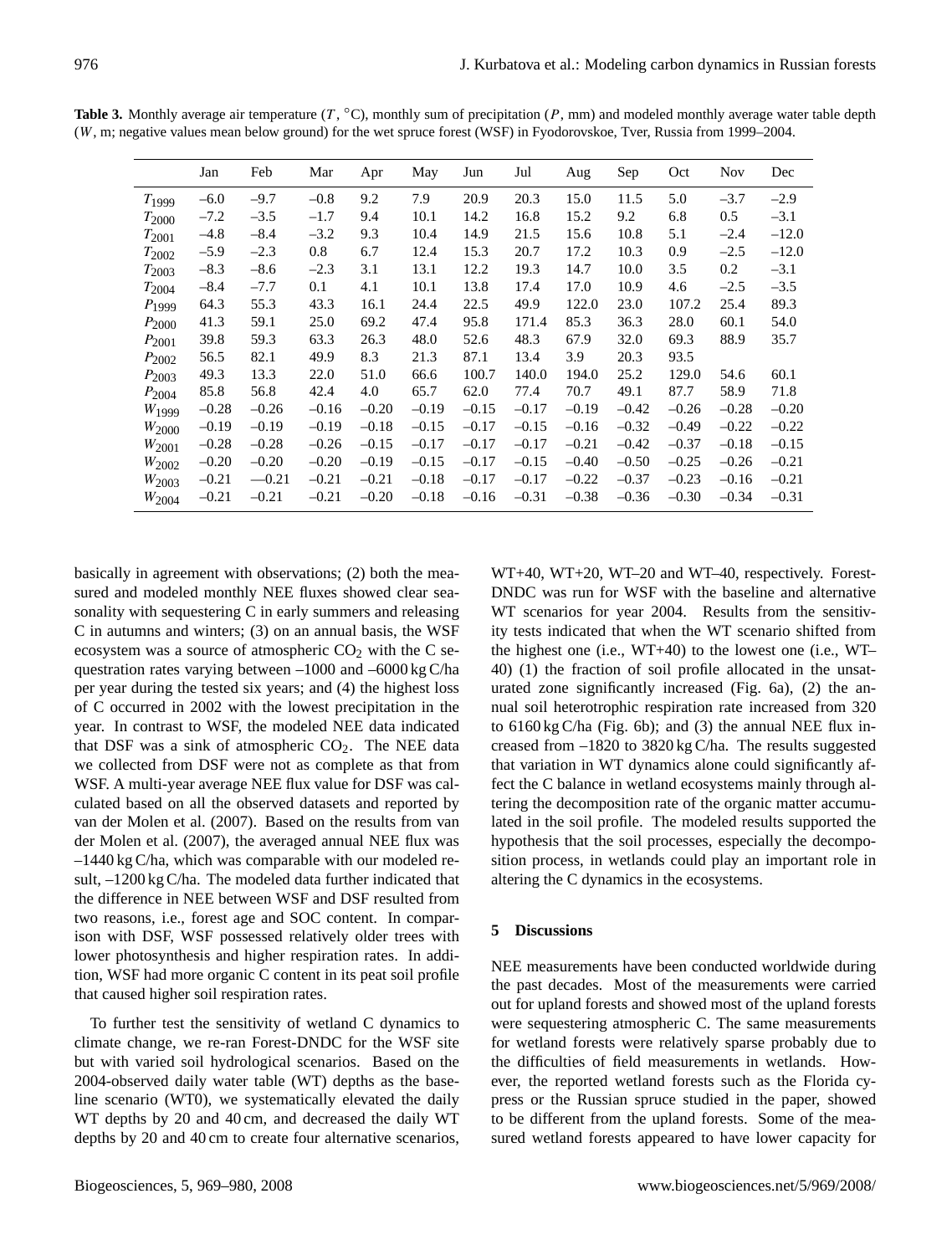

**Fig. 5.** Comparison between observed and Forest-DNDC modeled NEE fluxes from the wet spruce forest (WSF) in the Central Forest Reserve at Fyodorovskoe, Tver, Russia in 1999-2004 on a monthly **(a)** and an annual **(b)** basis.

sequestering C or be sources of atmospheric  $CO<sub>2</sub>$ . Globally, wetland soils contain a significant proportion of the terrestrial soil C (20–25%), despite the relatively small proportion of the total land area (2–3%) occupied. When considered on a unit area basis, upland forest soils typically have less than  $3 \text{ kg C m}^{-2}$ , whereas forested wetland soils may contain from 9 to  $90 \text{ kg C m}^{-2}$  (Trettin and Jurgensen, 2003). It is apparently important to understand the feedbacks between the wetland C storage and global climate change. There is a hypothesis that the large amount of organic carbon stored in wetland soils could readily be released into the atmosphere if the climate becomes warmer and dryer, especially in the high latitude areas. The six-year NEE measurements at the two adjacent spruce forests at Fyodorovskoe in Russia provided a unique case for us to test the hypothesis. Based on the field observations, the two forests shared similar climate and vegetation structure but differed in soil conditions; and the measured NEE data indicated the wetland spruce forest (WSF) was a source of atmospheric  $CO<sub>2</sub>$  while the dry spruce forest (DSF), like most upland forests, remained as a sink (van der Molen et al., 2007). In this study, we utilized a process-based model, Forest-DNDC, to interpret the ob-



**Fig. 6.** A sensitivity test for the wetland spruce forest (WSF) in Fyodorovskoe, Russia. When the water table (WT) depths shifted from the high to the low scenarios, the fraction of soil profile exposed to aerobic conditions **(a)** and soil heterotrophic respiration rate **(b)** non-lineally increased.

served differences between the two forest stands. The modeled results reproduced the observations that WSF and DSF were in negative and positive C balances, respectively. A sensitivity test with varied WT conditions indicated that climate change could significantly affect the C balance in wetland forest ecosystems by altering the soil decomposition rates. A drier and warmer climate could convert wetlands from a sink to a source of atmospheric  $CO<sub>2</sub>$ . The conclusion from this modeling study could be applicable for a wide range of wetland ecosystems that have accumulated high contents of soil organic C during the historical period and now suffer from climate change and anthropogenic activities.

This study was also an attempt to apply a process-oriented model for climate change studies. We tested the Forest-DNDC model through the study and found its advantages and weaknesses. As a biogeochemical model, Forest-DNDC possesses a relatively complete set of microorganism-driven processes such as soil redox potential dynamics, decomposition, nitrification, denitrification, fermentation etc. that enable the model to simulate the soil biochemical or geochemical processes under both aerobic and anaerobic conditions.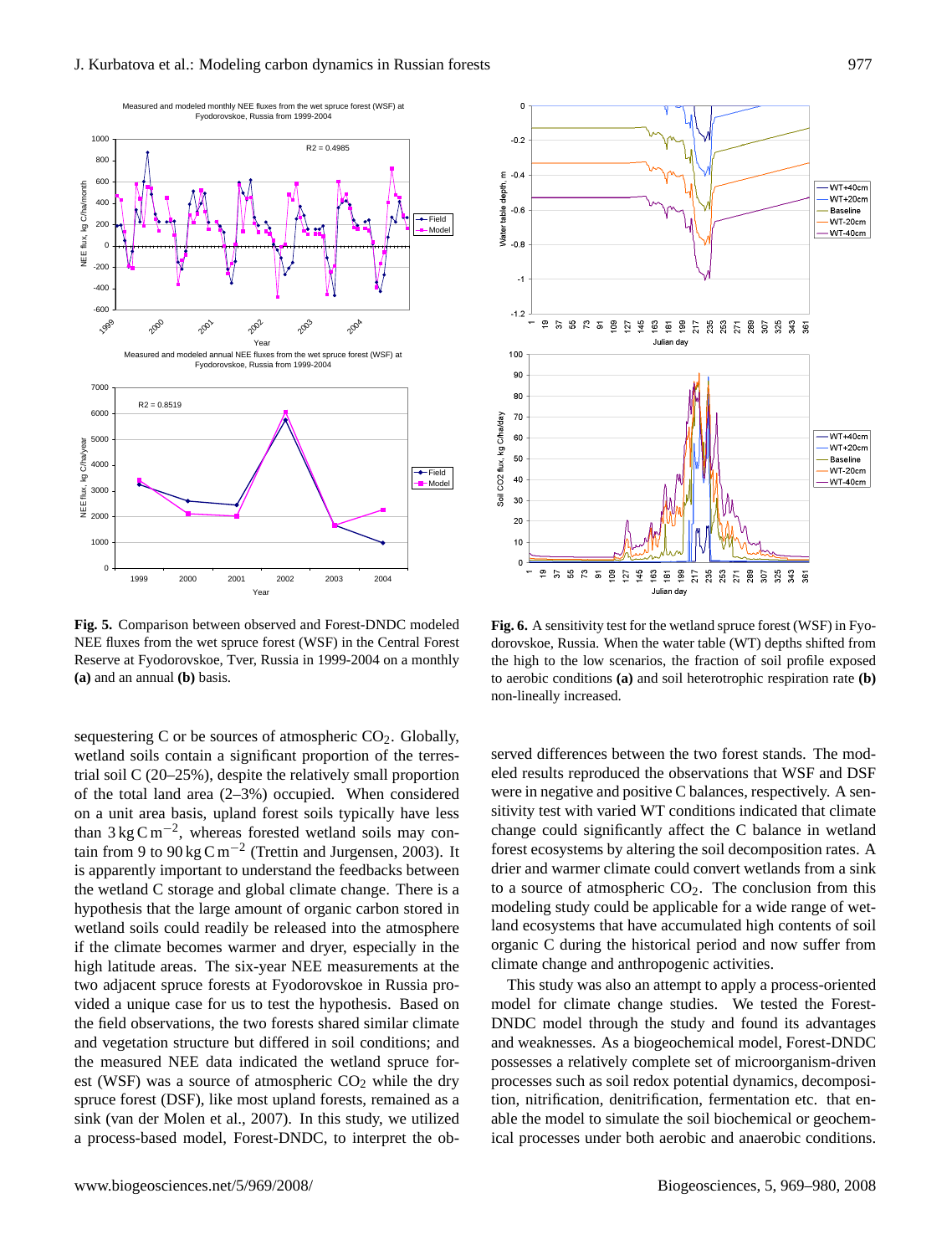In comparison with most existing C models, such as CEN-TURY, CASA or Roth-C, which were developed mainly focusing on upland ecosystems, Forest-DNDC appears more powerful to work at landscape scale that are mosaicked by wetland and upland ecosystems. However, Forest-DNDC is relatively weak in simulating forest community. The forest growth sub-model embedded in Forest-DNDC was adopted from a forest physiological model, PnET, developed by Aber and Federer (1992). PnET has well developed physiological processes but is lack of forest structure functions. To overcome the weakness, a three-layer vegetation structure was developed in Forest-DNDC to allow the users to construct a forest ecosystem by defining its upper story, under story and ground growth (e.g., sedge, moss etc.) (Zhang et al., 2002; Li et al., 2004). The upper story and under story can be defined as two different species of trees to make up a multi-species forest. For example, in this study, the modeled spruce forests in Russia were constructed with a 150 years old spruce as the upper story and a 25 years old birch as the under story. By changing the proportions of the two species, the bulk photosynthesis, respiration and other physiological parameters of the forest can be adjusted to match the corresponding observations. However, this simplification may not adequately applicable for complex forest communities. This weakness will need to be addressed in the future development of the model.

*Acknowledgements.* The study reported in this paper was supported by the US NASA through Northern Eurasia Earth Science Partnership Initiative (NEESPI) project "Quantifying  $CO<sub>2</sub>$  fluxes of boreal forests in northern Eurasia through integrated analyses of in-situ flux tower, remote sensing and biogeochemical modeling" (NASA #143192), by European Commission DG Research 5th Framework Programme, projects EUROSIBERIAN CARBONFLUX (ENV4-CT97-0491) and TCOS-Siberia (EVK2-CT-2001-00131). We appreciate the assistances provided by Christian Bernhofer, John Moncrieff, Moffat A.M. and Papale D. with their permissions to allow us to use their NEE data published at the CarboeuropeIP database [\(http://gaia.agraria.unitus.it/database\)](http://gaia.agraria.unitus.it/database). We thank Huiyong Sang for her decent work formatting the manuscript for submission.

Edited by: T. Laurila

#### **References**

- Aber, J. D. and Federer, C. A.: A generalized, lumped-parameter model of photosynthesis, evapotranspiration and net primary production in temperate and boreal forest ecosystems, OECOLO-GIA, 92, 463–474, 1992.
- Aubinet, M., Grelle, A., Ibrom, A., Rannik, U., Moncrieff, J., Foken, T., Kowalski, A. S., Martin, P. H., Berbigier, P., Bernhofer, C., Clement, R., Elbers, J., Granier, A., Grunwald, T., Morgenstern, K., Pilegaard, K., Rebmann, C., Snijders, W., Valentini, R., and Vesala, T.: Estimates of the annual net carbon and water exchange of forests: The euroflux methodology, Advances in Ecological Research, 30(30), 113–175, 2000.
- Butterbach-Bahl, K., Kesik, M., Miehle, P., Papen, H., and Li, C.: Quantifying the regional source strength of n-trace gases across agricultural and forest ecosystems with process based models, Plant and Soil, 260, 311–329, 2004.
- Clark, K. L., Gholz, H. L., Moncrieff, J. B., Cropley, F., Loescher, H. W.: Environmental controls over net exchanges of carbon dioxide from contrasting Florida ecosystems, Ecological Applications, 9(3), 936, 1999.
- Clark, K. L., Gholz, H. L., and M. S. Castro, M. S.: Carbon dynamics along a chronosequence of slash pine plantations in north Florida, Ecological Applications, 14:4. 1154–1171, 2004.
- Cui, J., Li, C., Sun, G., and Trettin, C.: Linkage of mike she to wetland-dndc for carbon budgeting and anaerobic biogeochemistry simulatio, Biogeochemistry, 72, 147–167, 2005.
- Dixon, R. K., Brown, S., Houghton, R., Solomon, S. C., Trexler, M. C., and Wisniewski, J.: Carbon pools and flux of global forest ecosystems, Science, 263, 185–190, 1994.
- Falge, E., Baldocchi, D., Tenhunen, J., Aubinet, M., Bakwin, P., Berbigier, P., Bernhofer, C., Burba, G., Clement, R., Davis, K. J., Elbers, J. A., Goldstein, A. H., Grelle, A., Granier, A., Guomundsson, J., Hollinger, D., Kowalski, A. S., Katul, G., Law, B. E., Malhi, Y., Meyers, T., Monson, R. K., Munger, J. W., Oechel, W., Paw, K. T., Pilegaard, K., Rannik, U., Rebmann, C., Suyker, A., Valentini, R., Wilson, K., and Wofsy, S.: Seasonality of ecosystem respiration and gross primary production as derived from fluxnet measurements, Agricultural and Forest Meteorology, 113, 53–74, 2002.
- Fan, S., Gloor, M., Mahlman, J., Pacala, S., Sarmiento, J., Takahashi, T., and Tans, P.: A large terrestrial carbon sink in north america implied by atmospheric and oceanic carbon dioxide data and models, Science, 282, 442–446, 1998.
- Hamada, S., Ohta, T., Hiyama, T., Kuwada, T., Takahashi, A., and Maximov, T. C.: Hydrometeorological behaviour of pine and larch forests in eastern siberia, Hydrological Processes, 18, 23– 39, 2004.
- Hollinger, D. Y., Kelliher, F. M., Schulze, E. D., Bauer, G., Arneth, A., Byers, J. N., Hunt, J. E., McSeveny, T. M., Kobak, K. I., Milukova, I., Sogatchev, A., Tatarinov, F., Varlargin, A., Ziegler, W., and Vygodskaya, N. N.: Forest-atmosphere carbon dioxide exchange in eastern siberia, Agricultural and Forest Meteorology, 90, 291–306, 1998.

Jarvis, P. and Linder, S.: Constraints to growth of boreal forests, Nature, 405, 904–905, 2000.

- Jarvis, P., Saugier, B., and Schulze, E. D.: Producitivity of boreal forests, in: Terrestrial global productivity, edited by: Roy, J., Saugier, B., and Mooney, H. A., Academic Press Inc., San Diego, CA, 211–244, 2001.
- Kesik, M., Ambus, P., Baritz, R., Bruggemann, N. B., Butterbach-Bahl, K., Damm, M., Duyzer, J., Horvath, L., Kiese, R., Kitzler, B., Leip, A., Li, C., Pihlatie, M., Pilegaard, K., Seufert, G., Simpson, D., Skiba, U., Smiatek, G., Vesala, T., and Zechmeister-Boltenstern, S.: Inventories of  $N<sub>2</sub>O$  and NO emissions from european forest soils, Biogeosciences, 2, 353–375, 2005, [http://www.biogeosciences.net/2/353/2005/.](http://www.biogeosciences.net/2/353/2005/)
- Kiese, R., Li, C., Hilbert, D., Papen H., and Butterbach-Bahl, K.: Regional application of PnET-N-DNDC for estimating the  $N_2O$ source strength of tropical rainforests in the Wet Tropics of Australia, Global Change Biol., 11, 128–144, 2004.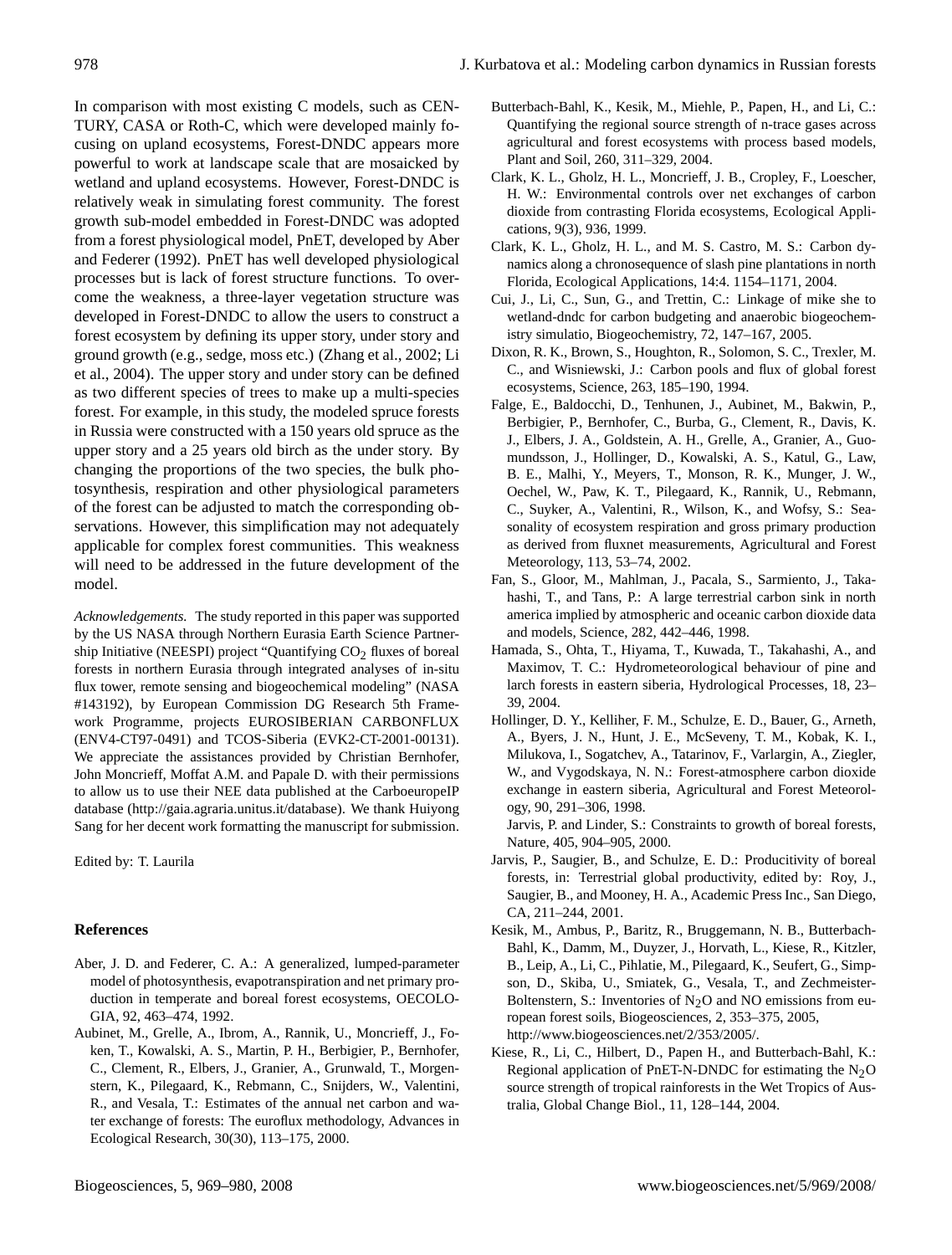- Kobak, K. I., Turchinovich, I. Y., Kondrasheva, N. Y., Schulze, E. D., Schulze, W., Koch, H., and Vygodskaya, N. N.: Vulnerability and adaptation of the larch forest in eastern siberia to climate change, Water, Air, and Soil Pollution, 92, 119–127, 1996.
- Kolle, O. and Rebmann, C.: EddySoft Documentation of a Software Package to Aquire and Process Eddy Covariance Data, Max-Planck-Institut fur Biogeochemie, Jena, Technical Report, 10, 85, 2007.
- Li, C., Aber, J. D., Stange, F., Butterbach-Bahl, K., and Papen, H.: A process-oriented model of N2O and NO emissions from forest soils: 1. Model developement, J. Geophys. Res.-Atmos., 105, 4369–4384, 2000.
- Li, C., Cui, J., Sun, G., and Trettin, C. C.: Modeling impacts of management on carbon sequestration and trace gas emissions in forested wetland ecosystems, Environmental Management, 33, 176–186, 2004.
- Li, C.: Quantifying greenhouse gas emissions from soils: Scientific basis and modeling approach, Soil Science and Plant Nutrition, 53, 344–352, 2007.
- Lloyd, J., Shibistova, O., Zolotoukhine, D., Kolle, O., Arneth, A., Wirth, C., Styles, J. M., Tchebakova, N., and Schulze, E. D.: Seasonal and annual variations in the photosynthetic productivity and carbon balance of a central siberian pine forest, Tellus Series B-Chemical and Physical Meteorology, 54B, 590–610, 2002.
- Melillo, J. M., Mcguire, A. D., Kicklighter, D. W., Moore, B., Vorosmarty, C. J., and Schloss, A. L.: Global climate-change and terrestrial net primary production, Nature, 363, 234–240, 1993.
- Miehle, P., S.J. Livesley, P.M. Feikema, C. Li, and S.K. Arndt. Assessing productivity and carbon sequestration capacity of Eucalyptus globulus plantations using the process model Forest-DNDC: Calibration and validation. Ecological Modelling 192, 83–94, 2006.
- Milyukova, I. M., Kolle, O., Varlagin, A. V., Vygodskaya, N. N., Schulze, E. D., and Lloyd, J.: Carbon balance of a southern taiga spruce stand in european russia, Tellus Series B-Chemical and Physical Meteorology, 54, 429–442, 2002.
- Moffat, A. M., Papale, D., Reichstein, M., Hollinger, D. Y., Richardson, A. D., Barr, A. G., Beckstein, C., Braswell, B. H., Churkina, G., Desai, A. R., Falge, E., Gove, J. H., Heimann, M., Hui, D., Jarvis, A. J., Kattge, J., Noormets, A., and Stauch, V. J.: Comprehensive comparison of gap-filling techniques for eddy covariance net carbon fluxes, Agr. Forest Meteorol., 147, 209–232, 2007.
- Myneni, R. B., Dong, J., Tucker, C. J., Kaufmann, R. K., Kauppi, P. E., Liski, J., Zhou, L., Alexeyev, V., and Hughes, M. K.: A large carbon sink in the woody biomass of northern forests, Proceedings of the National Academy of Sciences of the United States of America, 98, 14 784–14 789, 2001.
- Ohta, T., Hiyama, T., Tanaka, H., Kuwada, T., Maximov, T. C., Ohata, T., and Fukushima, Y.: Seasonal variation in the energy and water exchanges above and below a larch forest in eastern siberia, Hydrological Processes, 15, 1459–1476, 2001.
- Papale, D., Reichstein, M., Aubinet, M., Canfora, E., Bernhofer, C., Longdoz, B., Kutsch, W., Rambal, S., Valentini, R., Vesala, T., Yakir, D.: Towards a standardized processing of Net Ecosystem Exchange measured with eddy covariance technique: algorithms and uncertainty estimation, Biogeosciences, 3, 571–583, 2006, [http://www.biogeosciences.net/3/571/2006/.](http://www.biogeosciences.net/3/571/2006/)
- Reichstein, M., Falge, E., Baldocchi, D., Papale, D., Aubinet,

M., Berbigier, P., Bernhofer, C., Buchmann, N., Gilmanov, T., Granier, A., Grunwald, T., Havr'ankov'a, K., Ilvesniemi, H., Janous, D., Knohl, A., Laurila, T., Lohila, A., Loustau, D., Matteucci, G., Meyers, T., Miglietta, F., Ourcival, J.-M., Pumpanen, J., Rambal, S., Rotenberg, E., Sanz, M., Tenhunen, J., Seufert, G., Vaccari, F., Vesala, T., Yakir, D., and Valentini, R.: On the separation of net ecosystem exchange into assimilation and ecosystem respiration: review and improved algorithm, Global Change Biol., 11, 1424–1439, 2005.

- Roeser, C., Montagnani, L., Schulze, E. D., Mollicone, D., Kolle, O., Meroni, M., Papale, D., Marchesini, L. B., Federici, S., and Valentini, R.: Net  $co<sub>2</sub>$  exchange rates in three different successional stages of the "Dark taiga" Of central siberia, Tellus Series B-Chemical and Physical Meteorology, 54 B, 642–654, 2002.
- Schimel, D. S., House, J. I., Hibbard, K. A., Bousquet, P., Ciais, P., Peylin, P., Braswell, B. H., Apps, M. J., Baker, D., Bondeau, A., Canadell, J., Churkina, G., Cramer, W., Denning, A. S., Field, C. B., Friedlingstein, P., Goodale, C., Heimann, M., Houghton, R. A., Melillo, J. M., Moore, B., Murdiyarso, D., Noble, I., Pacala, S. W., Prentice, I. C., Raupach, M. R., Rayner, P. J., Scholes, R. J., Steffen, W. L., and Wirth, C.: Recent patterns and mechanisms of carbon exchange by terrestrial ecosystems, Nature, 414, 169–172, 2001.
- Schulze, E. D., Lloyd, J., Kelliher, F. M., Wirth, C., Rebmann, C., Luhker, B., Mund, M., Knohl, A., Milyukova, I. M., Schulze, W., Ziegler, W., Varlagin, A. B., Sogachev, A. F., Valentini, R., Dore, S., Grigoriev, S., Kolle, O., Panfyorov, M. I., Tchebakova, N., and Vygodskaya, N. N.: Productivity of forests in the eurosiberian boreal region and their potential to act as a carbon sink – a synthesis, Global Change Biology, 5, 703–722, 1999.
- Shvidenko, A. and Nilsson, S.: Dynamics of russian forests and the carbon budget in 1961-1998: An assessment based on long-term forest inventory data, Climatic Change, 55, 5–37, 2002.
- Stange, F., Butterbach-Bahl, K., Papen, H., Zechmeister-Boltenstern, S., Li, C. S., and Aber, J.: A process-oriented model of n2o and no emissions from forest soils 2. Sensitivity analysis and validation, J. Geophys. Res.-Atmos., 105, 4385–4398, 2000.
- Stange, F., Butterbach-Bahl, K., Papen, H., Zechmeister-Boltenstern, S., Li, C., Aber, J.: A process-oriented model of N2O and NO emission from forest soils 2, Sensitivity analysis and validation, J. Geophys. Res., 105 , 4 , 4385–4398, 2000.
- Sun, G., Li, C., Trettin, C., Lu, J., and McNulty, S. G.: Simulating the Biogeochemical Cycles in Cypress Wetland-Pine Upland Ecosystems at a Landscape Scale with the Wetland-DNDC Model. In Proceedings of the International Conference on Hydrology and Management of Forested Wetlands. April 8-12, 2006. New Bern, NC, 261–270, 2006.
- Trettin, C. C. and Jurgensen, M. F.: Carbon cycling in wetland forest soils. Pg. 311-331, In: J. Kimble, R. Birdsie, R. Lal. Carbon Sequestration in US Forests, Lewis Publisher. Boca Raton, FL. 2003.
- Vygodskaya, N., Abrazhko, V., Varlagin, A., Kurbatova, Y., Sidorov, K., Milukova, I., Sogachev, A., Sogacheva, L., Shaposhnikov, E., Nepomnyashii, G., and Abrazhko, M.: Long-term dynamics of soil moisture and drying of spruce trees in spruce forests of the southern taiga, Lesovedenie, 1, 3–22, 2004a.
- Vygodskaya, N. N., Schulze, E. D., Tchebakova, N. M., Karpachevskii, L. O., Kozlov, D., Sidorov, K. N., Panfyorov, M. I., Abrazko, M. A., Shaposhnikov, E. S., Solnzeva, O. N.,